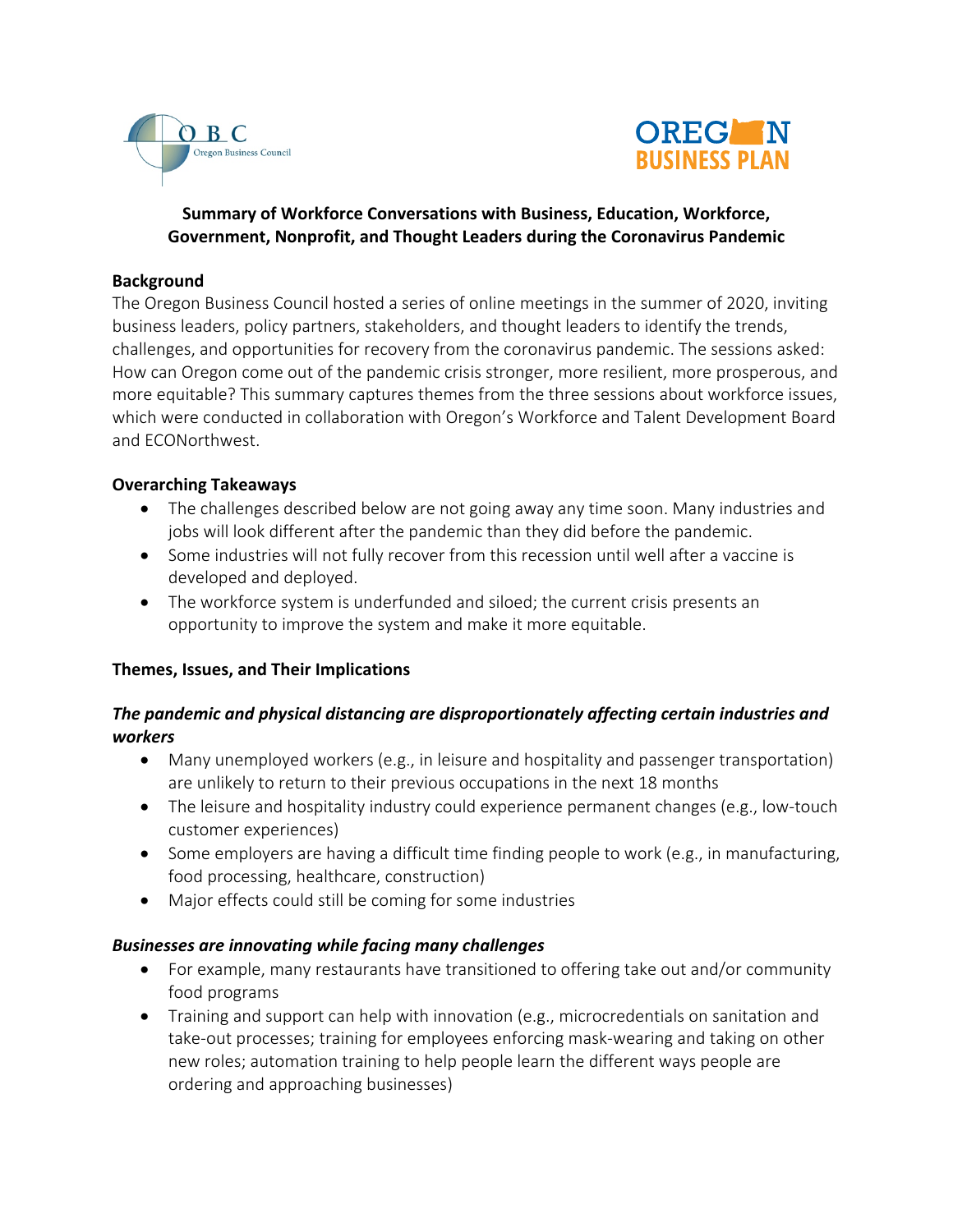- Many employers are trying to hire employees back but some workers are wary of losing the extra \$600/week they're receiving
- Businesses need better ways to communicate with each other (e.g., regional LinkedIn pages)

## *Workers and dislocated workers need services and a safety net that works when they need it*

- Mental hurdles to working (i.e., concerns about safety) can be as great as physical hurdles
- Dislocated hospitality workers can't easily or quickly switch to work in healthcare
- People need a place to live, enough to eat, transportation, access to healthcare, and childcare; work/school/training is an afterthought if these aren't in place
- We can't go back to the fragmented child care system we had before
- Employers need to share responsibility for work-life balance with their workers
- The world of work has traditionally been built around white cis-gender head of household males and their needs; employers could provide services such as child care and small loans as a step toward breaking that mold
- In the short term, dislocated workers could do practical work subsidized by the federal or state government (e.g., making doors automatic; making needed changes to bathrooms)

# *Access to technology and high-speed internet is essential*

- The pandemic has amplified existing issues and inequities: many, many people across Oregon do not have consistent access to a computer and internet
- A strong urban/rural divide exists: rural connectivity must be accelerated
- Technology infrastructure should be treated like a public utility, provided to all citizens
- A benefit of technology is that it can be more inclusive than face-to-face (no need for long-distance travel)

# *The pandemic and physical distancing are disproportionately affecting certain communities and individuals*

- Following the last recession, most underserved individuals did not fully recover and are now experiencing a new wave of disproportionate effects
- Racial disparities are prominent in access to education, training, and jobs that are resistant to automation
- Underserved communities and Black, indigenous, and people of color should be a major focus of investments in training/retraining
- A multigenerational approach to reform is required to break down systemic racism and discrimination that result in disparities

# *Education and training systems/programs have to adapt to the new conditions*

• Short-term credentials should be as small and approachable/accessible as possible; at the same time, longer term credentials should not be discouraged and need to be accessible to all